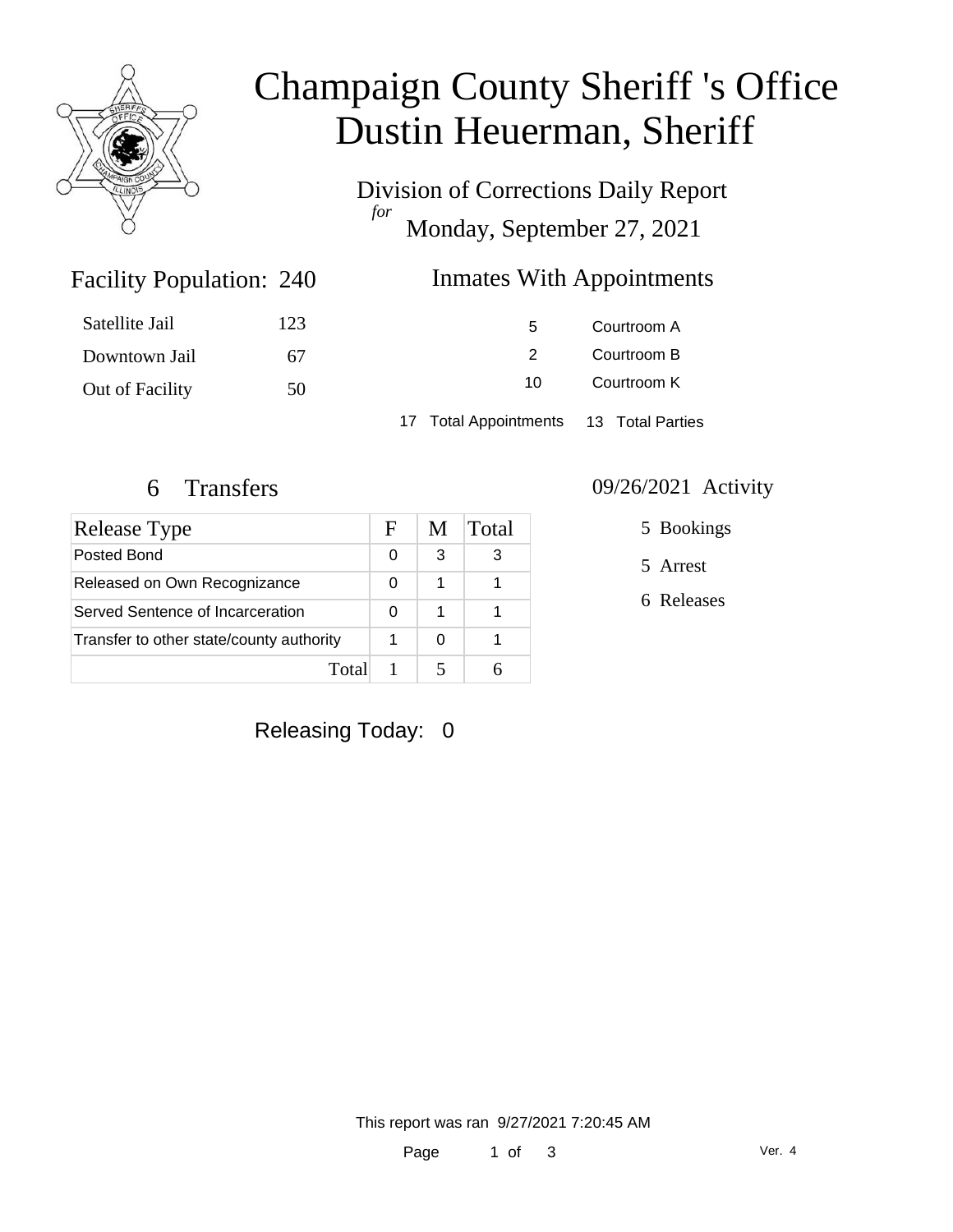

# Champaign County Sheriff 's Office Dustin Heuerman, Sheriff

Division of Corrections Daily Report *for* Monday, September 27, 2021

#### Custody Status Count

- Civil Sentenced CCCC 1
- Electronic Home Dentention 18
	- Felony Arraignment 8
		- Felony Other 2
	- Felony Pre-Sentence 7
		- Felony Pre-Trial 164
	- Felony Pre-Trial DUI 1
	- Felony Sentenced CCSO 3
	- Felony Sentenced IDOC 17
		- Hold Other 1
	- Misdemeanor Arraignment 1
		- Misdemeanor Pre-Trial 1
			- Petition to Revoke 3
			- Remanded to DHS 13
				- Total 240

This report was ran 9/27/2021 7:20:45 AM